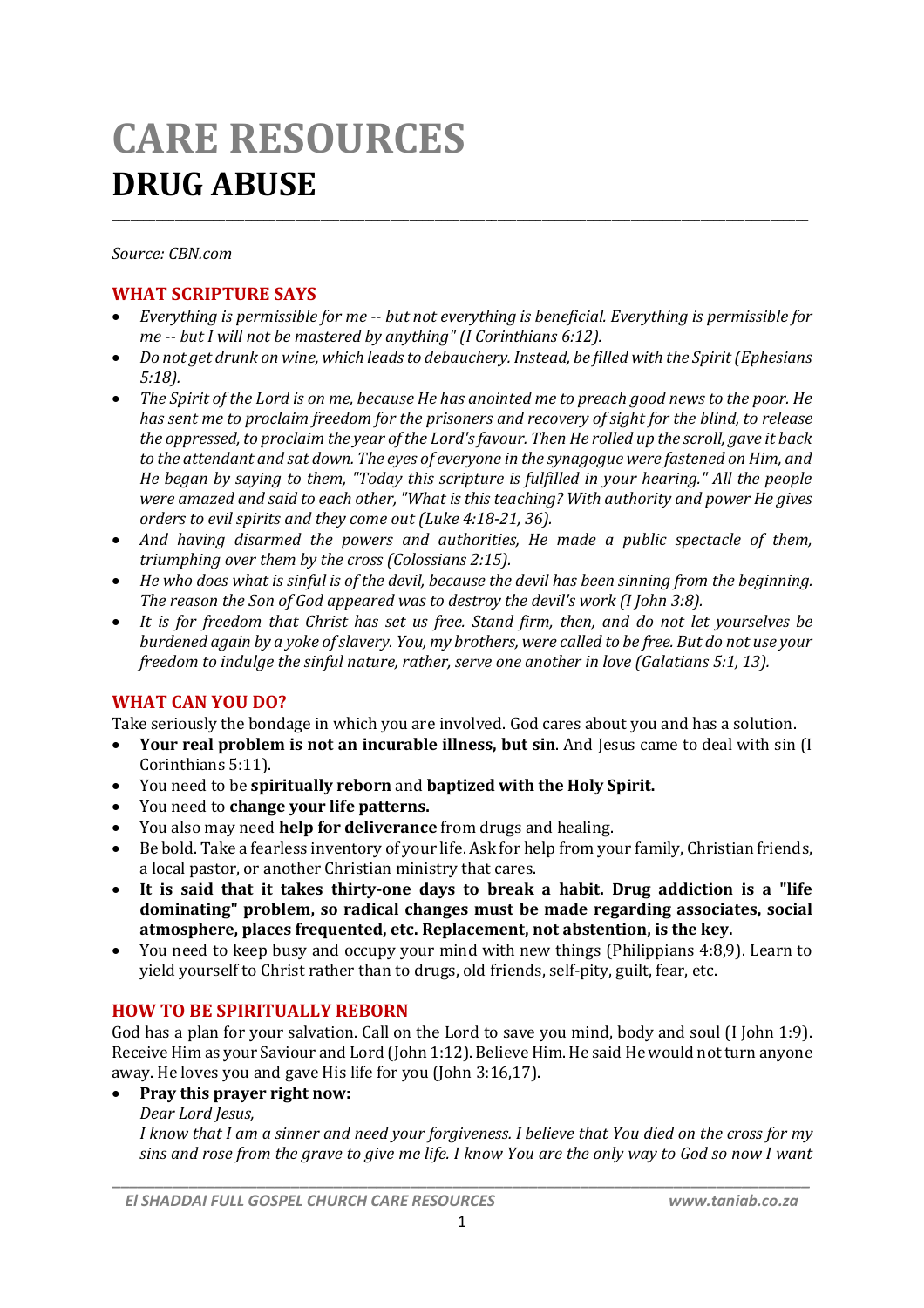*to quit disobeying You and start living for You. Please forgive me, change my life and show me how to know You. In Jesus' name. Amen.*

# **HOW YOU CAN KNOW YOU ARE FORGIVEN**

The Bible, God's Word says:

- You were saved by faith in God, who treats us much better that we deserve. This is God's gift to you, and you have done nothing on your own (Ephesians 2:8).
- For those who put their faith in Jesus: He gave them the right to be the children of God... God Himself was the one who made them His children (John 1:12-13).

#### **HOW TO RECEIVE THE BAPTISM WITH THE HOLY SPIRIT**

- Once you become a Christian, you can have God's power available through the Holy Spirit. You will be able to live as God intended (Ezekiel 36:27).
- The Holy Spirit empowers you to help others (Acts 1:8), He aids and teaches you (John 14:26; I Corinthians 2:13), and guides you into truth (John 16:13) and in life (Acts 10:19; 13:2; 16:6).
- You may want to ask someone already baptized with the Holy Spirit to pray with you. Just as you asked the Lord to forgive your sins, believing He would, ask Him now to baptize you with the Holy Spirit (Luke 11:13). He promised to do so, so take Him at His Word that He does what you ask. Thank and praise Him for being a God who does as He promises.
- Tell someone else what you've done. Other Christians and the church will rejoice with you and help you. The angels rejoice with you. God rejoices with you.

#### **AS YOU PRAY**

 Thank God for His love, concern, and power to save and deliver. Renounce the drugs, old friends, and hangouts connected with your drug problem. Yield yourself to Jesus. Thank Him for coming into your heart and filling you with the Holy Spirit. Take Him at His word and thank Him for delivering you from drugs.

## **DELIVERANCE PRAYER**

Heavenly Father I come to you now in Jesus' name, to repent of all the sins in my life and also in the lives of my ancestors, that may have resulted in a curse. I repent of all disobedience, rebellion, mistreatment of others, lying, cheating, using or slandering your name in vain. I repent of all perversion, lust, incest, fornication, adultery, idolatry, all witchcraft, murder, and any occult involvement.

Heavenly Father, I ask for your forgiveness and cleansing through the blood of your Son, the Lord Jesus Christ.

Lord Jesus I now take the authority you have given me and ask that you anoint me now as I command all demonic spirits of anger, rage, fear, depression, destruction, torment, guilt, bondage, vagabond, rejection, unforgiveness, bitterness, mind-control, double-mindedness, confusion, passivity, sickness, diseases, pain, fetter and all addictions to food, alcohol, drugs, sex, pornography, gambling, or nicotine to come out in the name of Jesus.

No demonic spirit is welcome in this holy temple!

I break all spoken curse and spells that may have been performed over my life and any curses resulting from involvement with Ouija board, Psychics, tarot cards, Horoscopes, secular music, or through TV, movies or pornography.

I break all curses off my family, marriage, children and relatives. I break every shackle, chain, cord, habit, craving, debt, soul-ties and any spirit that has tried to rob, kill, or destroy my life.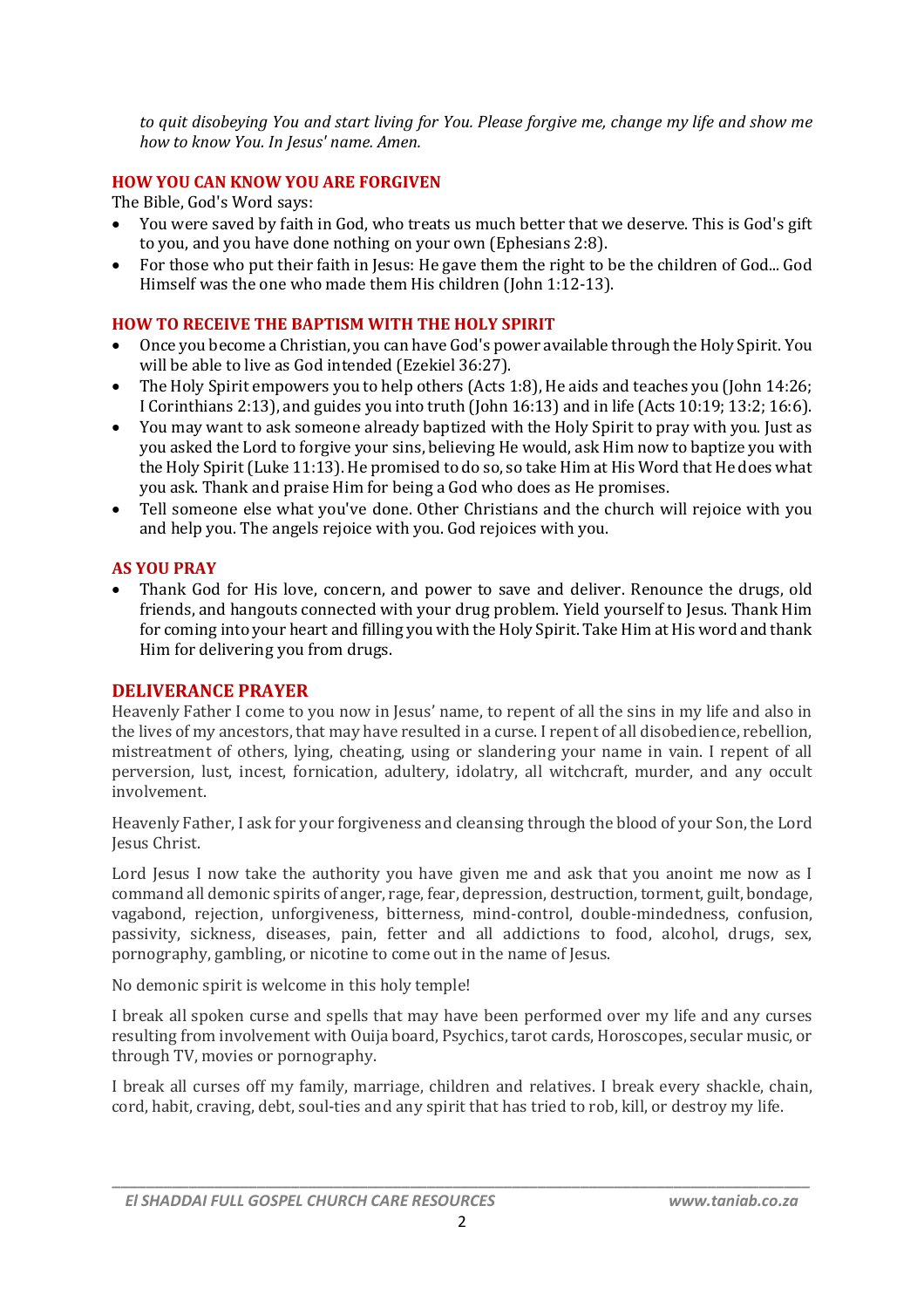I command my family to be set free. I break every demonic assignment over my family. Satan, loose them now! In Jesus' name! According to Galatians 3:13, Christ has redeemed us from the curse of the law.

Jesus Christ is the Way, the Truth, and the Life. I am now God's child and through my Lord Jesus, I am able to cast down all demonic powers and spirits that come against me or in my family's lives.

I am not cursed, but blessed! I am blessed coming in and blessed going out. I am above and not beneath. I am the head and not the tail. I am blessed and what God has blessed cannot be cursed. I am free, and I am saved. I have now exercised my faith and know that confession is made unto salvation (Romans 10:9,10). All of my sins have been remitted, and I am loosed from the curse that came as a result of disobedience and rebellion to the Word of God.

Thank you Heavenly Father, thank you Lord Jesus, thank you Holy Spirit for forgiving me and loving me. Thank you for setting me free from every curse and spirit that has operated in my life. Father God, I pray for discernment and for a new vision to help me recognize and resist all evil and all fleshly, worldly ways. I am anointed through the Lord Jesus Christ, and I thank you Jesus for your guidance and discipline as I continue to be a victorious soldier and holy child. AMEN.

# **MORE SCRIPTURES**

Lives are filled with various forms of temptations. It's our forgiving God's words where people can find the encouragement and strength to overcome these cravings. These Bible verses provide inspiration to overcoming the power of addiction with the faith and spirit of the Lord.

## *1 Corinthians 10:13-14*

*13 No temptation has overtaken you except what is common to mankind. And God is faithful; he will not let you be tempted beyond what you can bear. But when you are tempted, he will also provide a way out so that you can endure it. 14 Therefore, my dear friends, flee from idolatry.*

*1 John 2:16*

*16 For everything in the world—the lust of the flesh, the lust of the eyes, and the pride of life—comes not from the Father but from the world.*

*1 Corinthians 15:33*

*33 Do not be misled: "Bad company corrupts good character."*

*James 4:7*

*7 Submit yourselves, then, to God. Resist the devil, and he will flee from you.*

*1 Corinthians 6:12*

*12 "I have the right to do anything," you say—but not everything is beneficial. "I have the right to do anything"—but I will not be mastered by anything.*

*1 Peter 5:10*

*10 And the God of all grace, who called you to his eternal glory in Christ, after you have suffered a little while, will himself restore you and make you strong, firm and steadfast.*

*Psalm 50:15*

*15 and call on me in the day of trouble; I will deliver you, and you will honor me."*

*Romans 5:3-5*

*3 Not only so, but we also glory in our sufferings, because we know that suffering produces perseverance; 4 perseverance, character; and character, hope. 5 And hope does not put us to shame,*